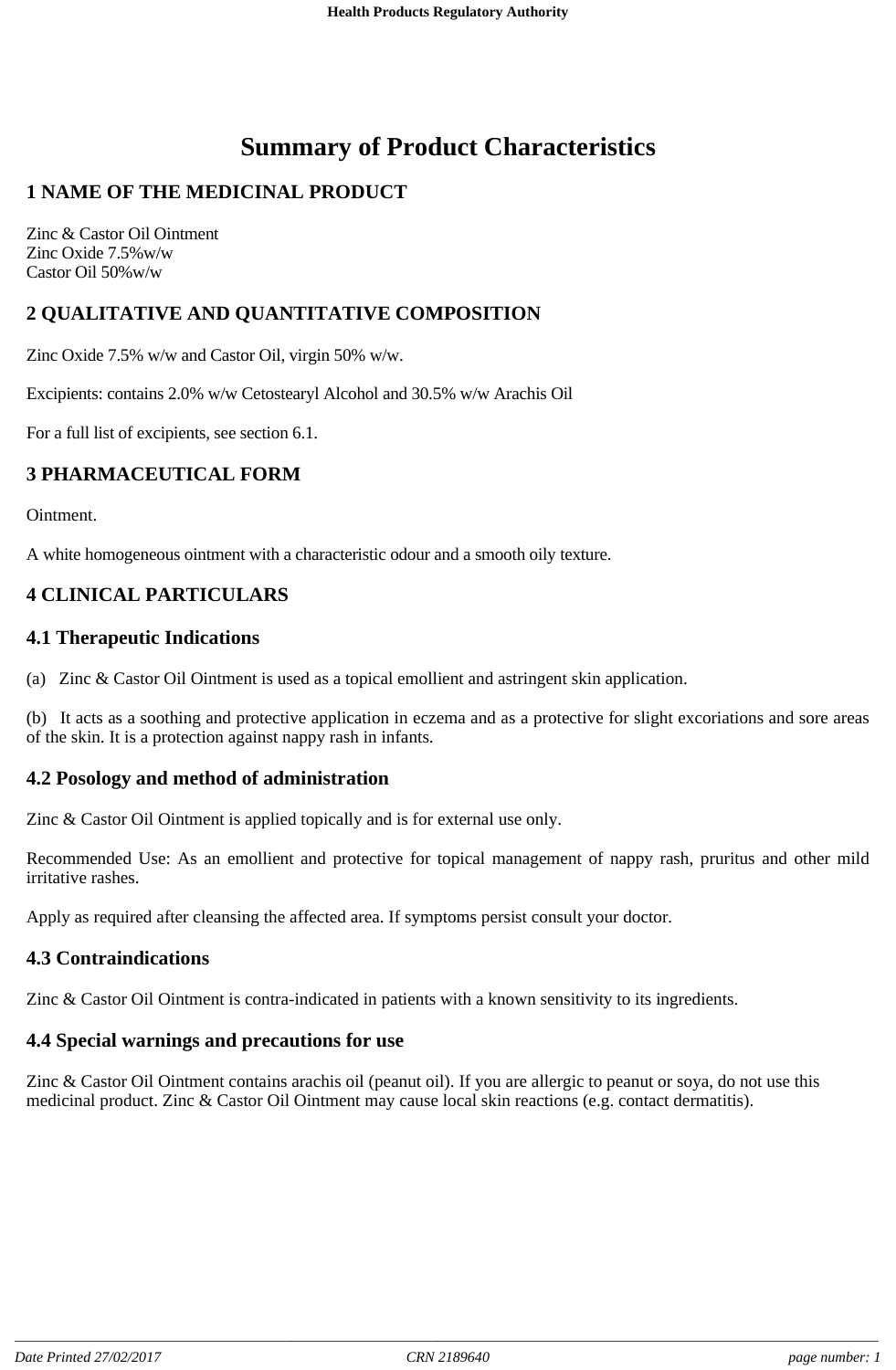# **4.5 Interaction with other medicinal products and other forms of interaction**

No adverse effects reported.

### **4.6 Fertility, pregnancy and lactation**

No adverse effects reported.

### **4.7 Effects on ability to drive and use machines**

No adverse effects reported.

#### **4.8 Undesirable effects**

None reported.

#### **4.9 Overdose**

No special procedures or anti-dote is likely to be necessary. In case of over use, wash off with soap and hot water.

# **5 PHARMACOLOGICAL PROPERTIES**

#### **5.1 Pharmacodynamic properties**

Zinc Oxide is widely used as a component of many dusting powders, lotions, ointments, creams and pastes. It has covering and protective properties, gives consistency to topical products and is said to have cooling and slightly astringent properties. It is also widely used as a complete sun block due to its UV reflecting properties.

#### Castor Oil BP

Castor Oil is used externally for its emollient effect. It is also used as a solvent in some injections and is permitted for use as a solvent in food.

Castor Oil is a soothing application to the conjunctive and allays irritation due to foreign bodies in the eye. Castor Oil is used internally as a purgative, but other agents are now generally preferred.

### **5.2 Pharmacokinetic properties**

Zinc Oxide Powder BP

It is unlikely that any Zinc Oxide is absorbed through the skin. Zinc salts are poorly absorbed from the gastro-intestinal tract. Only a small proportion of dietary zinc is absorbed. Zinc is widely distributed throughout the body and is excreted in the faeces with only traces appearing in the urine.

Castor Oil

Castor Oil contains about 80% if the triglycerides of ricinoleic acid and other fatty acid. Castor Oil is believed not to be absorbed by the skin, mixes with the skin surface lipid consisting of glycerides, free fatty acids, wax esters, squalene and cholesterol.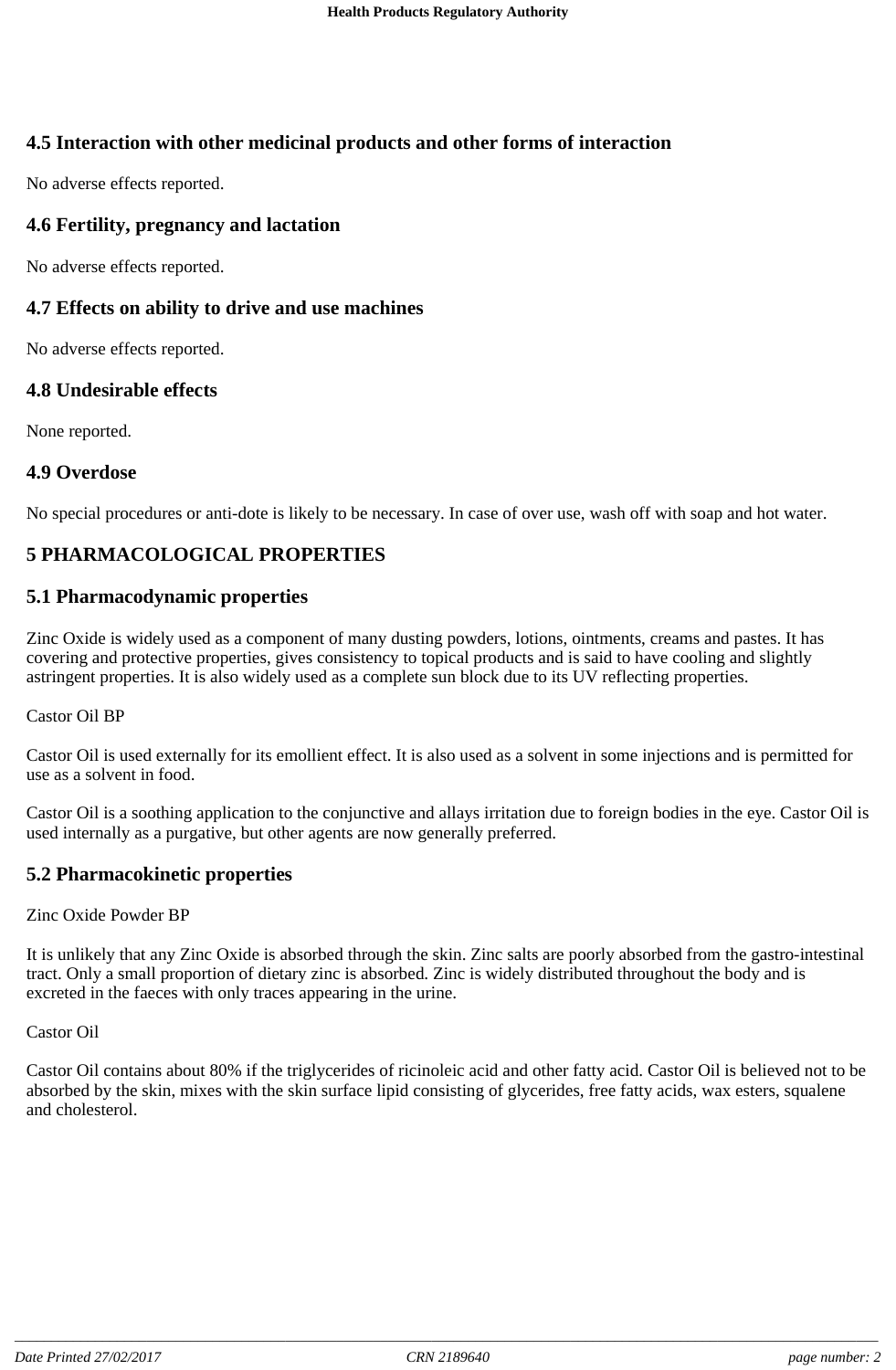# **5.3 Preclinical safety data**

No further information available.

# **6 PHARMACEUTICAL PARTICULARS**

### **6.1 List of excipients**

White Beeswax Arachis Oil (Peanut Oil) Cetostearyl Alcohol

### **6.2 Incompatibilities**

Zinc & Castor Oil Ointment can reduce the activity of cream and ointments containing tetracyclines and penicillin.

### **6.3 Shelf life**

3 years.

### **6.4 Special precautions for storage**

Do not store above 25°C.

### **6.5 Nature and contents of container**

Zinc & Castor Oil Ointment is available in pack sizes of 100g and dispensing packs of 500g. The jars are white polypropylene screw cap containers. The screw caps are also made of polypropylene.

### **6.6 Special precautions for disposal of a used medicinal product or waste materials derived from such medicinal product and other handling of the product**

No special requirements.

# **7 MARKETING AUTHORISATION HOLDER**

Ovelle Limited Industrial Estate Coe's Road Dundalk Co. Louth Ireland

# **8 MARKETING AUTHORISATION NUMBER**

PA0206/027/001

# **9 DATE OF FIRST AUTHORISATION/RENEWAL OF THE AUTHORISATION**

Date of first authorisation: 13<sup>th</sup> October 1992

Date of last renewal:  $13<sup>th</sup>$  October 2007